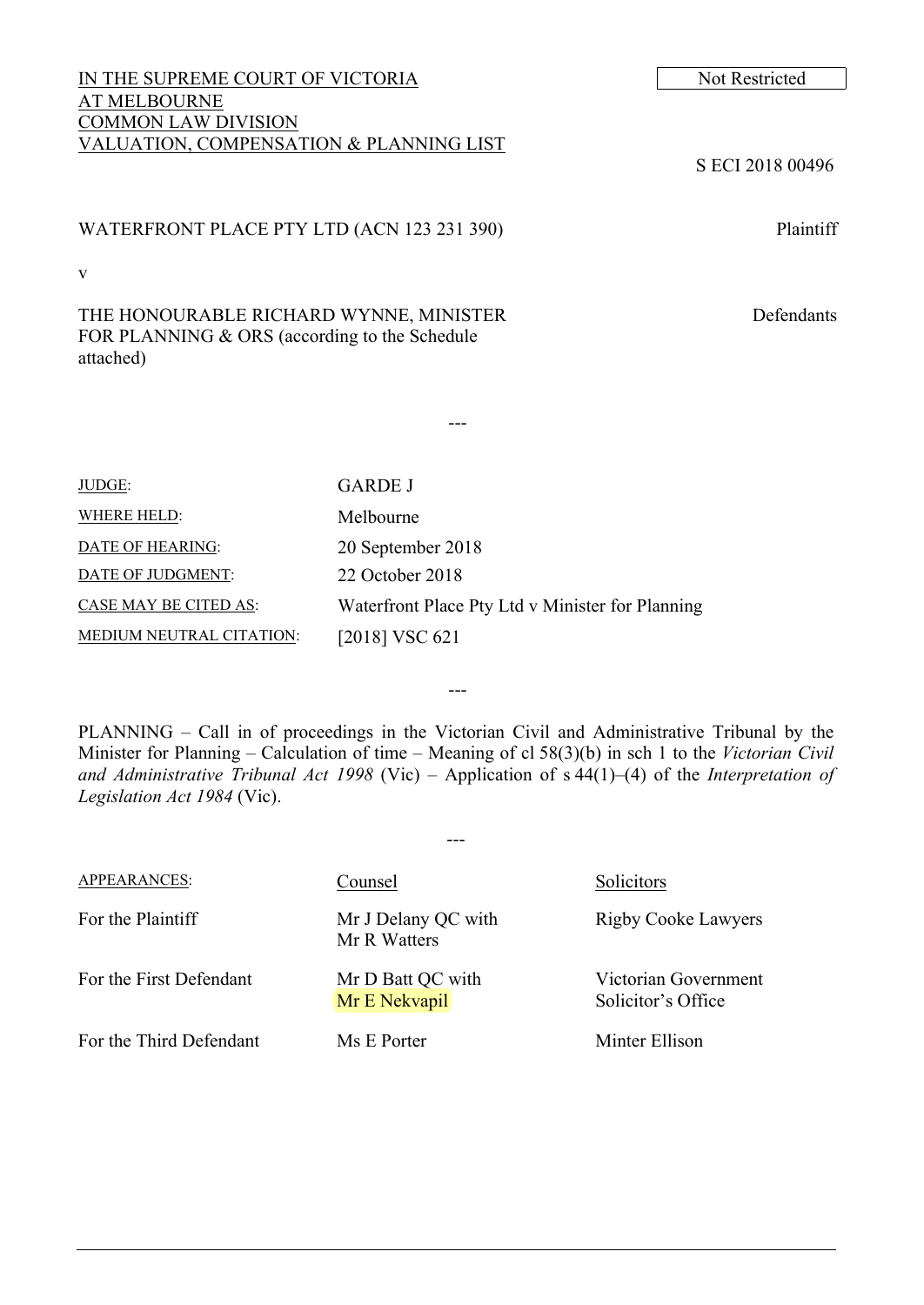## **Introduction**

- 1 Waterfront Place Pty Ltd (ACN 123 231 390) ('Waterfront') seeks a declaration that the call in notice given by the Minister for Planning ('the Minister') to the Principal Registrar of the Victorian Civil and Administrative Tribunal ('the Tribunal') on Monday 23 July 2018 in proceeding P2100/2017 ('the Tribunal proceeding') is of no effect. It brings the proceeding by way of judicial review under O 56 of the *Supreme Court (General Civil Procedure) Rules 2015* (Vic).
- 2 In the Tribunal proceeding, Waterfront applied for review of the refusal by Port Phillip Council to grant a permit for a 10 storey, mixed use development on the land at 1–7 Waterfront Place, Port Melbourne. Waterfront's application to the Tribunal was made on 12 September 2017 under s 77 of the *Planning and Environment Act 1987* (Vic) ('the PE Act').
- 3 A number of objectors to the proposed development were parties to the Tribunal proceeding, including the Victorian Ports Corporation (Melbourne) ('the Ports Corporation'). At the time of the call in, the Tribunal proceeding was listed for a seven-day hearing commencing on Monday 30 July 2018.
- 4 Following receipt of the call in notice, the Tribunal made an order to the effect that the Tribunal proceeding was finalised and the hearing listed for 30 July 2018 was vacated.

### **Court proceeding**

- 5 The question for determination by the Court is whether the Minister gave the call in notice in time. Waterfront contends that the call in notice was out of time, as cl 58(3)(b) of sch 1 to the *Victorian Civil and Administrative Tribunal Act 1998* (Vic) ('the VCAT Act') requires it to be given 'no later than 7 days before the day fixed for the hearing of the proceeding'.
- 6 The Minister and the Ports Corporation both contend that the call in notice was given in time and is effective. The question raised in this proceeding involves the construction of the applicable legislation.
- SC:KS 2 JUDGMENT Waterfront Place Pty Ltd v Minister for Planning 7 The parties rely on affidavits and exhibits filed in the proceeding. There is no dispute as to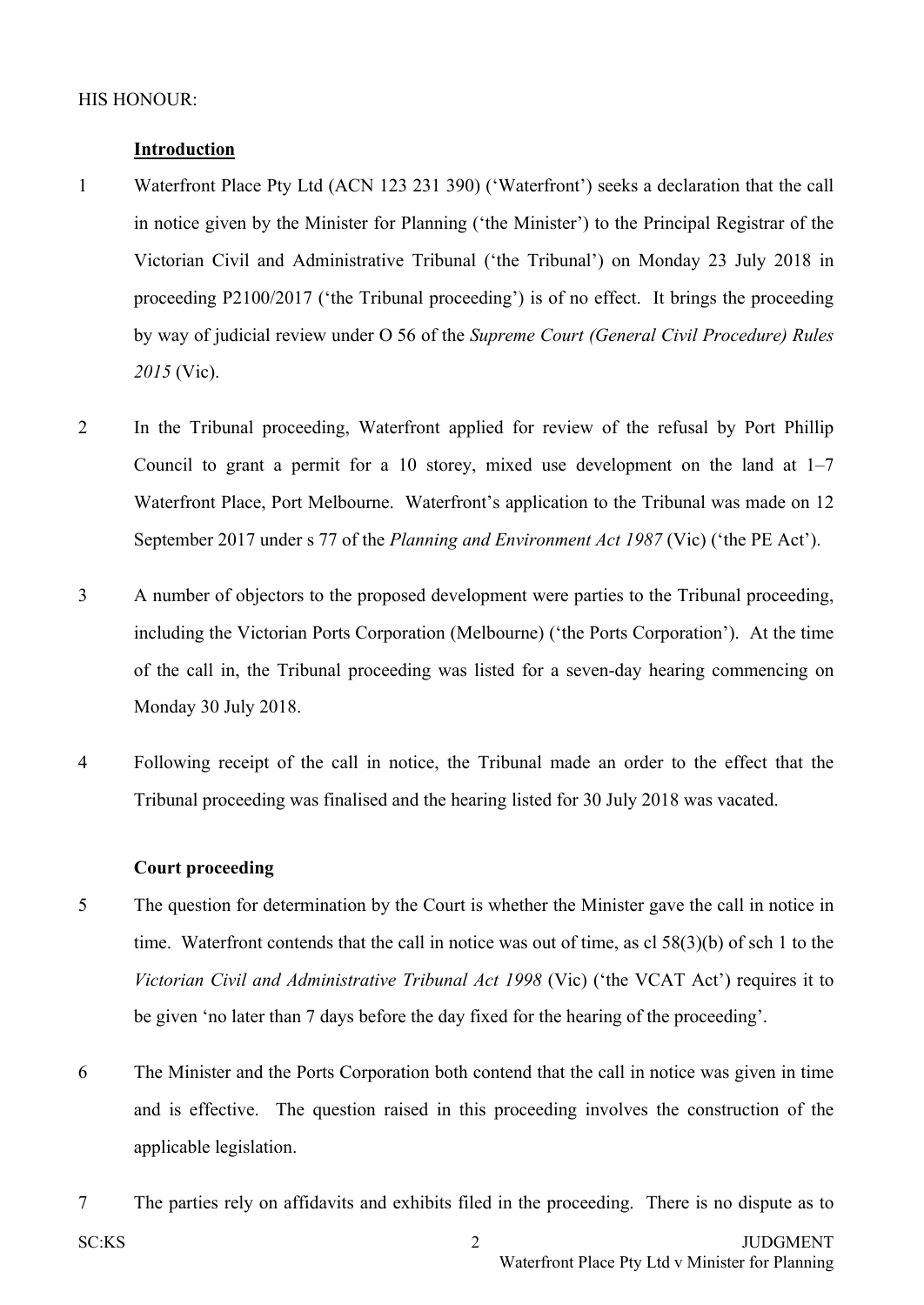the facts surrounding the Tribunal proceeding or the call in notice. The Principal Registrar of the Tribunal was named as a party, but has been excused by the Court from appearing or taking any step in this proceeding.

8 Notice of this proceeding was given by Waterfront to all of the parties to the Tribunal proceeding. Apart from Waterfront, the Ports Corporation is the only party to the Tribunal proceeding that appeared in this proceeding and made submissions.

#### **Statutory framework**

- 9 The Minister's call in powers in relation to Tribunal proceedings are found in cl 58 of sch 1 to the VCAT Act. Clause 58(3)(b) imposes a time limit on call in notices, after which they are ineffective.
- 10 Clause 58 states:

#### **Minister's call in powers in [PE Act] matters**

- (1) This clause applies to a proceeding for review of a decision under the [\[PE](http://www8.austlii.edu.au/cgi-bin/viewdoc/au/legis/vic/consol_act/paea1987254/) Act] if the Minister administering the [PE Act] considers that—
	- (a) the proceeding raises a major issue of policy; and
	- (b) the determination of the proceeding may have a substantial effect on the achievement or development of planning objectives.
- (2) The Minister administering the [PE Act] may—
	- (a) by notice in writing to the principal registrar call in the proceeding; or
	- (b) invite the Tribunal—
		- (i) to decline to hear or to continue to hear the proceeding and refer it to the Governor in Council for determination; or
		- (ii) to hear or to continue to hear the proceeding but, without determining it, refer it with recommendations to the Governor in Council for determination.
- (3) A notice or invitation under subclause (2) is of no effect unless it is given—
	- (a) before the final determination of the proceeding; and
	- (b) no later than 7 days before the day fixed for the hearing of the proceeding.

…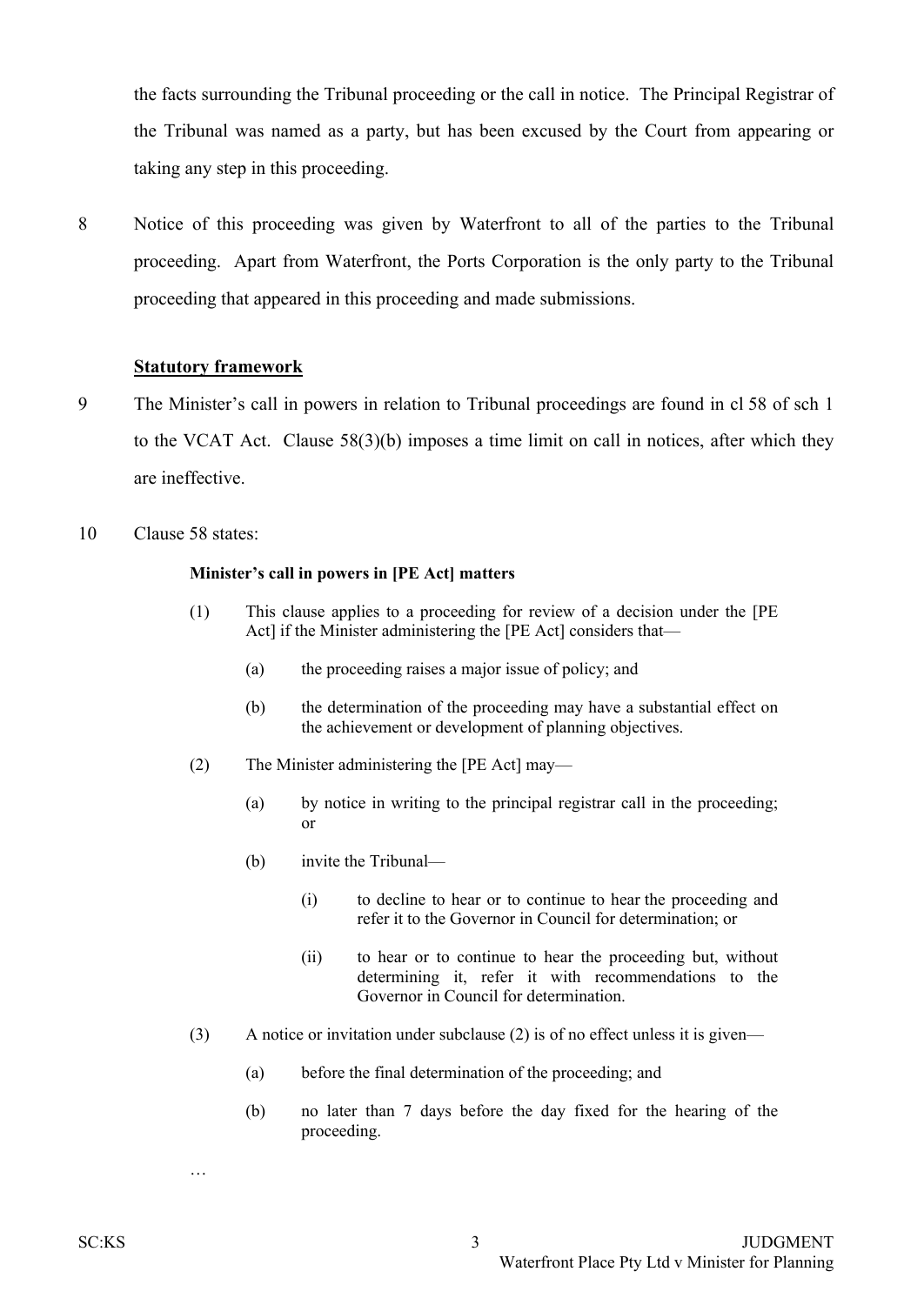- 11 The *Interpretation of Legislation Act 1984* (Vic) ('the Interpretation Act') provides assistance in the construction of legislation in Victoria. Section 4(1)(a) relevantly provides that the provisions of the Interpretation Act apply to an Act unless a contrary intention appears in the Act or the Interpretation Act.
- 12 Section 44 of the Interpretation Act deals with time, and provides:
	- (1) Where in an Act or subordinate instrument a period of time is expressed to begin on, or to be reckoned from, a particular day, that day [shall](http://www6.austlii.edu.au/cgi-bin/viewdoc/au/legis/vic/consol_act/iola1984322/s45.html#shall) not be included in the period.
	- (2) Where in an Act or subordinate instrument a period of time is expressed to end on, or to be reckoned to, a particular day, that day [shall](http://www6.austlii.edu.au/cgi-bin/viewdoc/au/legis/vic/consol_act/iola1984322/s45.html#shall) be included in the period.
	- (3) Where the time limited by an Act or subordinate instrument for the doing of any act or thing expires or falls on a day that is a holiday, the time so limited [shall](http://www6.austlii.edu.au/cgi-bin/viewdoc/au/legis/vic/consol_act/iola1984322/s45.html#shall) extend to, and the act or thing may be done on, the day next following that is not a holiday.
	- (4) In subsection (3) *holiday* means—
		- (a) a Saturday or Sunday;
		- (b) a day appointed under the **[Public](http://www6.austlii.edu.au/cgi-bin/viewdoc/au/legis/vic/consol_act/pha1993163/) [Holidays](http://www6.austlii.edu.au/cgi-bin/viewdoc/au/legis/vic/consol_act/pha1993163/) [Act](http://www6.austlii.edu.au/cgi-bin/viewdoc/au/legis/vic/consol_act/pha1993163/) [1993](http://www6.austlii.edu.au/cgi-bin/viewdoc/au/legis/vic/consol_act/pha1993163/)** as a public holiday in the place in which the act or thing is to be or may be done.
- 13 The parties made submissions as to whether s 44(1)–(4) applies to cl 58(3)(b) and, if so, to what effect.

# **Statutory construction**

14 In *Alcan (NT) Alumina Pty Ltd v Commissioner of Territory Revenue*, the plurality of the

High Court described the task of statutory construction in these terms:

This Court has stated on many occasions that the task of statutory construction must begin with a consideration of the text itself. Historical considerations and extrinsic materials cannot be relied on to displace the clear meaning of the text. The language which has actually been employed in the text of legislation is the surest guide to legislative intention. The meaning of the text may require consideration of the context, which includes the general purpose and policy of a provision, in particular the mischief it is seeking to remedy.<sup>1</sup>

15 When a provision of an interpretation enactment applies, or may apply to an Act, the task of statutory construction of the particular Act is to be understood in the light of the

<sup>1</sup> *Alcan (NT) Alumina Pty Ltd v Commissioner of Territory Revenue* (2009) 239 CLR 27, 46 [47].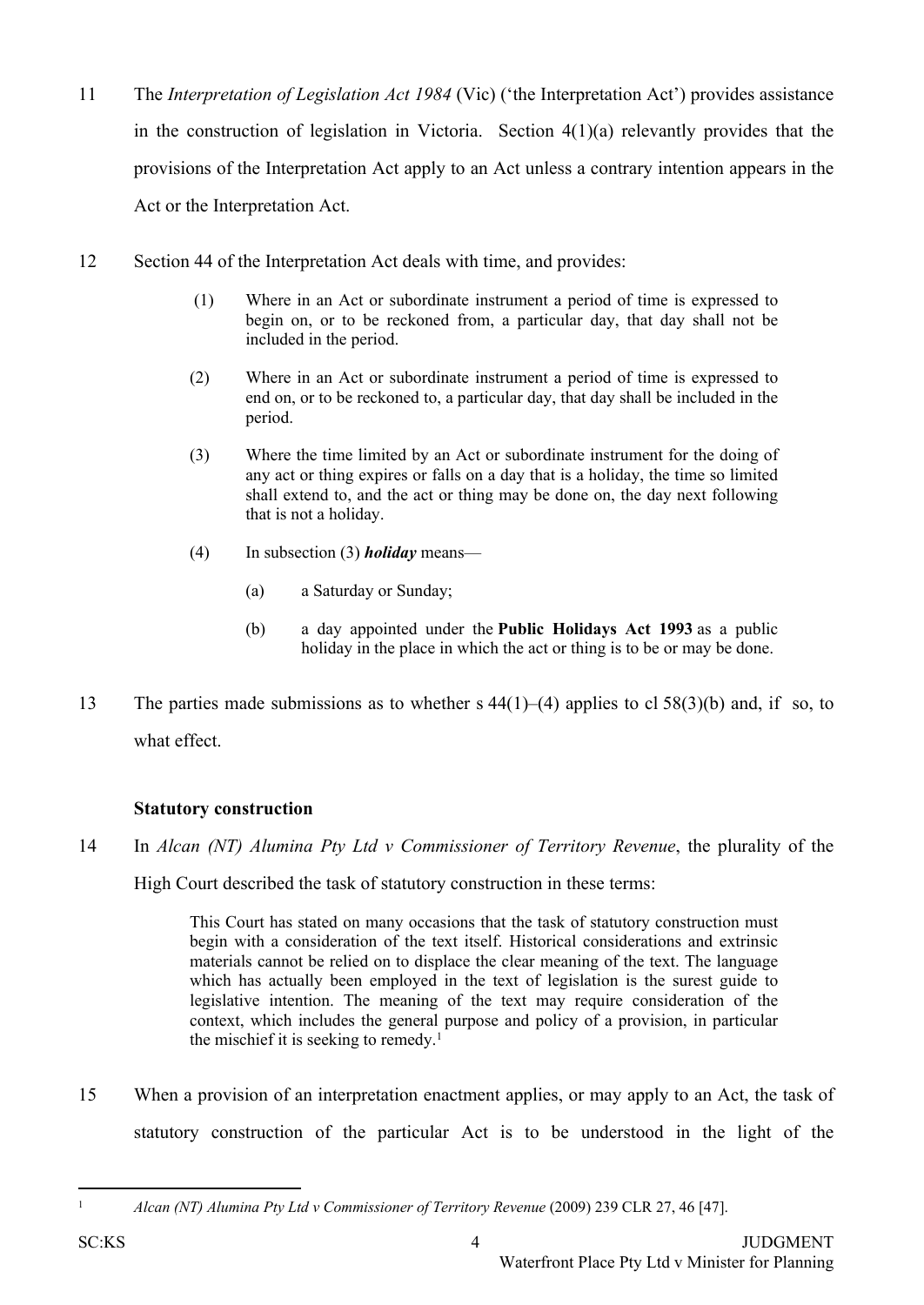interpretation legislation. In *Attorney-General (Qld) v Australian Industrial Relations*

*Commission*, Gleeson CJ said:

Acts of Parliament are drafted, and are intended to be read and understood, in the light of the Acts Interpretation Act. A particular Act, and the Acts Interpretation Act, do not compete for attention, or rank in any order of priority. They work together. The meaning of the particular Act is to be understood in the light of the interpretation legislation. The scheme of that legislation is to state general principles that apply unless a contrary intention is manifested in a particular Act.<sup>2</sup>

16 In the present case, the task is to construe cl 58(3)(b), having regard to the Interpretation Act, particularly s 44.

# **Issues for determination**

- 17 The question of whether the Minister gave the call in notice in time raises two issues.
- 18 The first issue is the construction of the expression 'no later than 7 days before the day fixed for the hearing of the proceeding', and whether this period includes or excludes the day when the call in notice was given, or the day fixed for the Tribunal hearing.
- 19 The second issue is whether time is extended to the next business day if the seven-day period expires on a weekend or public holiday.
- 20 In relation to the first issue, Waterfront and the Minister arrived at the same result but by different legal pathways. Ports Corporation submitted that a different interpretation, more favourable to the Minister's position, should be adopted.
- 21 It is the second issue that is decisive in this proceeding. The Minister and Ports Corporation submitted that s 44(3), as well as s 44(1) and (2), applied so that the Minister was able to give the call in notice on Monday 23 July 2018, the seven-day period having expired on Sunday 22 July 2018. Waterfront submitted that s 44(3) did not apply, with the consequence that the call in notice was out of time and of no effect.

# **The first issue**

22 Waterfront submitted that:

<sup>2</sup> *Attorney-General (Qld) v Australian Industrial Relations Commission* (2002) 213 CLR 485, 492-493 [8] ('*AIRC*'), citing *Acts Interpretation Act 1901* (Cth) ('Acts Interpretation Act').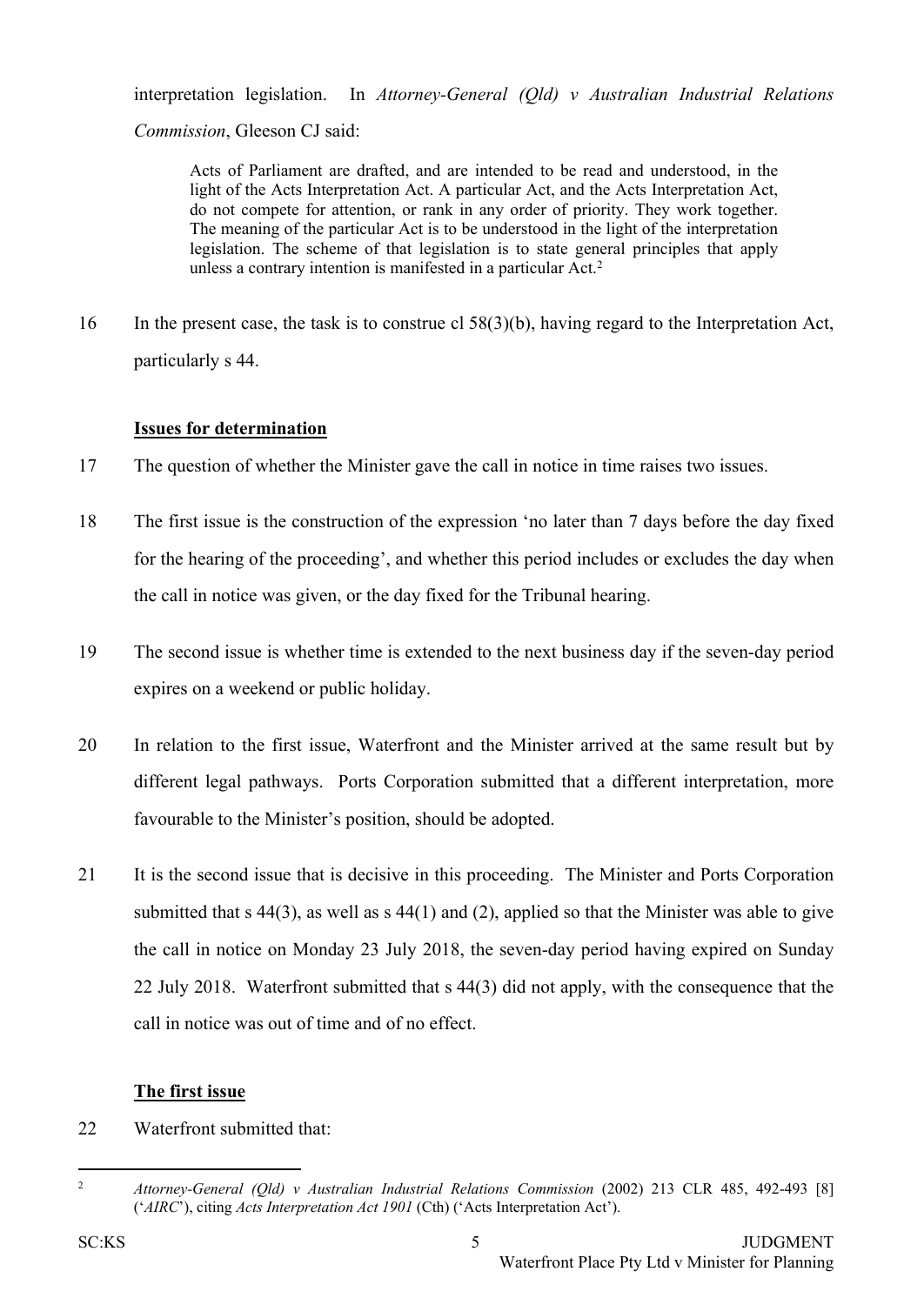- (a) Section 44(1) of the Interpretation Act did not apply to the construction of cl  $58(3)(b)$ as the seven-day period was not expressed to begin on, or be reckoned from, a particular day;
- (b) Section 44(2) did not apply, as the seven-day period is not expressed to end on a particular day. Rather, cl 58(3)(b) says that unless the seven-day period requirement is satisfied, the call in notice is of no effect;
- (c) Clause 58(3)(b) required the elapse of seven clear days between the giving of the call in notice by the Minister and the date of the Tribunal hearing; and
- (d) Clause 58(3)(b) was intended to give protection to parties to Tribunal proceedings who, like Waterfront, have expended time and effort preparing for a hearing, and to prevent 'last minute' or 'mid-hearing' call ins by the Minister. This was the reason given when s 41(3) of the *Planning Appeals Act 1980* (Vic), the predecessor provision to cl  $58(3)(b)$ , was introduced.<sup>3</sup>
- 23 Waterfront relied on the decision of the High Court in *Forster v Jododex,*<sup>4</sup> to the effect that the expression 'not later than' in a statute or instrument was indistinguishable in meaning in this context from 'at least' and 'not less than'. It also relied on the common law principle that the law does not recognise fractions of a day. A day means the period from midnight to midnight on a particular day.<sup>5</sup>
- 24 The Minister submitted that the requirement in s 44(1) that a stipulated period 'be reckoned from' a particular day, i.e. the day fixed for the hearing of the proceeding, was satisfied. Similarly, the requirement in s 44(2) that a stipulated period 'be reckoned to a particular day' was also satisfied by the reference in cl 58(3)(b) to the day 'no later than 7 days before the day fixed for the hearing of the proceeding'.

<sup>3</sup> Victoria, *Parliamentary Debates*, Legislative Council, 25 March 1987, 588 (A.J. Hunt); referred to at Victoria, *Parliamentary Debates*, Legislative Council, 27 May 2004, 1200 (J.M. Madden, Minister for Sport and Recreation).

<sup>4</sup> (1972) 127 CLR 421, 445 (Gibbs J), 426 (McTiernan J), 429 (Walsh J), 448 (Stephen J), 451–2 (Mason J) ('*Jododex*'); cited in *Francis v Carmichael* [1976] VR 259, 263 (Dunn J); see *Associated Dominions Assurance Society Pty Ltd v Balmford* (1950) 81 CLR 161, 183.

<sup>5</sup> Citing *Carnegie & Sons v Dunham* [1914] VLR 485, 489 (Hodges J); *Re Railway Sleepers Supply Co* (1885) 29 ChD 204, 207 (Chitty J).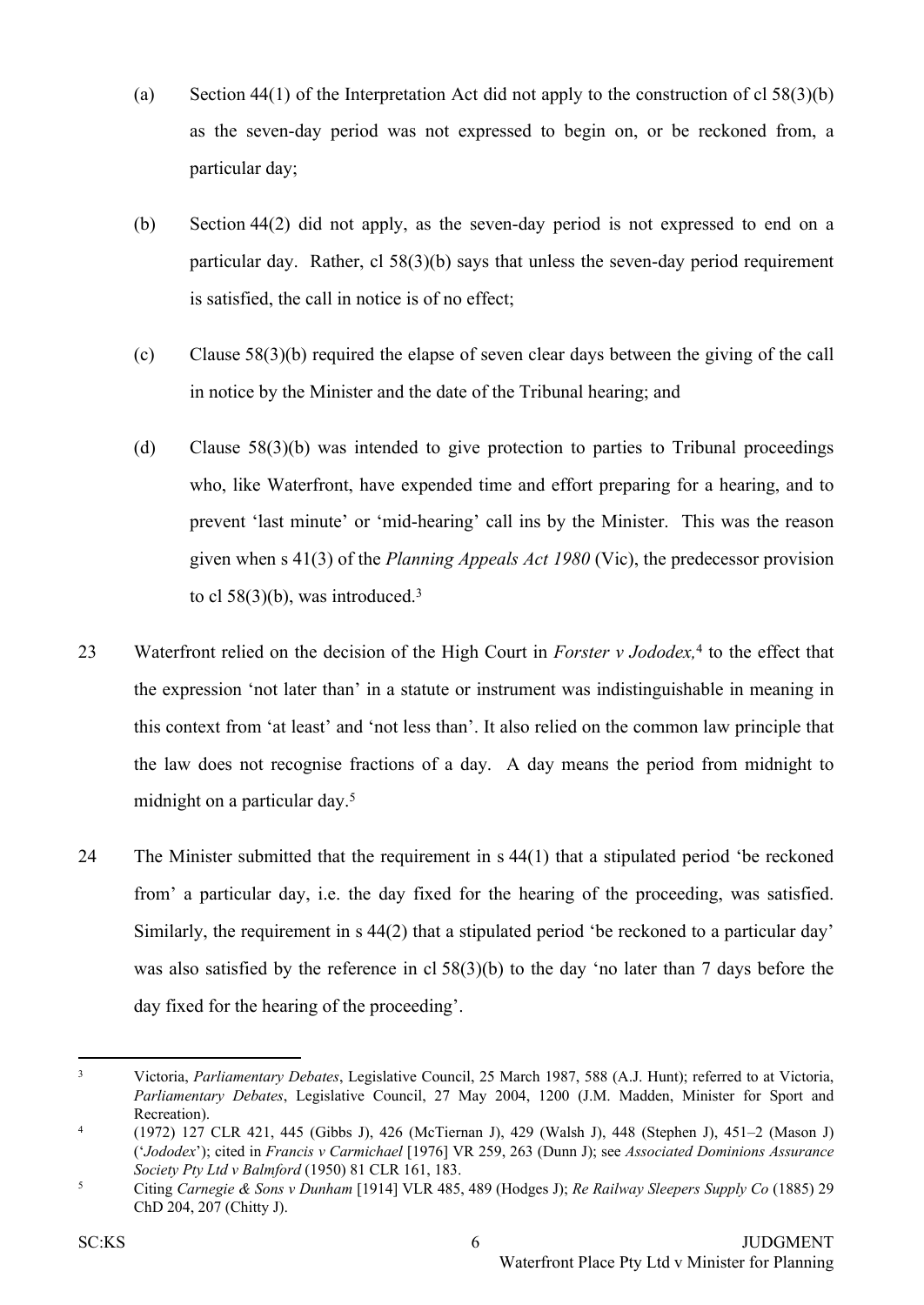25 The Ports Corporation supported the Minister's submission. However, it also said that as 23 July 2018 was the seventh day before the hearing on 30 July 2018 and the notice was given on that day, this was sufficient to satisfy cl 58(3)(b).

### **Common law principles**

- 26 In *Jododex*, Gibbs J held as a matter of statutory construction that the phrase 'no later than' was indistinguishable from 'at least' or 'not less than'.<sup>6</sup> Although Gibbs J was in dissent, other members of the Court were also of the view that 'no later than' and like expressions required a clear or full period of time to expire between two events.<sup>7</sup>
- 27 The requirement that there be clear days when expressions like 'at least', 'not less than' or 'no later than' are used in statutes, unless the contrary intention appears, has been accepted on many occasions.<sup>8</sup>
- 28 Application of the meaning of 'no later than' adopted in *Jododex* leads to a requirement for seven clear days to elapse between the giving of the call in notice and the first day fixed for hearing. Again, this means that the last time for giving the call in notice was midnight on Sunday 22 July 2018.
- 29 In *Mordechai v Minister for Immigration and Citizenship*, <sup>9</sup> Bennett J considered a provision which required an applicant to give the Minister a written statement 'at least two business days' before a tribunal hearing. A statement was sent to the Minister on the Friday before a scheduled Tuesday hearing**.** Whether s 36(1) of the Acts Interpretation Act, or the interpretation adopted by Gibbs J in *Jododex*, was applied, the result was the same. Bennett J held that the requirement for 'at least two business days' meant that service had to be effected no later than the Thursday preceding the hearing.

<sup>6</sup> (1972) 127 CLR 421, 445 (Gibbs J).

<sup>7</sup> Ibid 426 (McTiernan J), 429 (Walsh J), 448 (Stephen J), 451-2 (Mason J).

<sup>8</sup> See *Ayres v Chacos* (1972) 19 FLR 468; *Bear v Official Receiver* (1941) 65 CLR 307; *Ex parte McCance*; *Re Hobbs* (1926) 27 SR (NSW) 35; *Re GK Pty Ltd (in liq)*; *ex parte Deputy Commissioner of Taxation* (1983) 7 ACLR 633; *Francis v Carmichael* [1976] VR 259, 263 (Dunn J); DC Pearce and RS Geddes, *Statutory Interpretation in Australia* (LexisNexis Butterworths, 8 th ed, 2014) 299 [6.49].

<sup>9</sup> (2011) 196 FCR 509.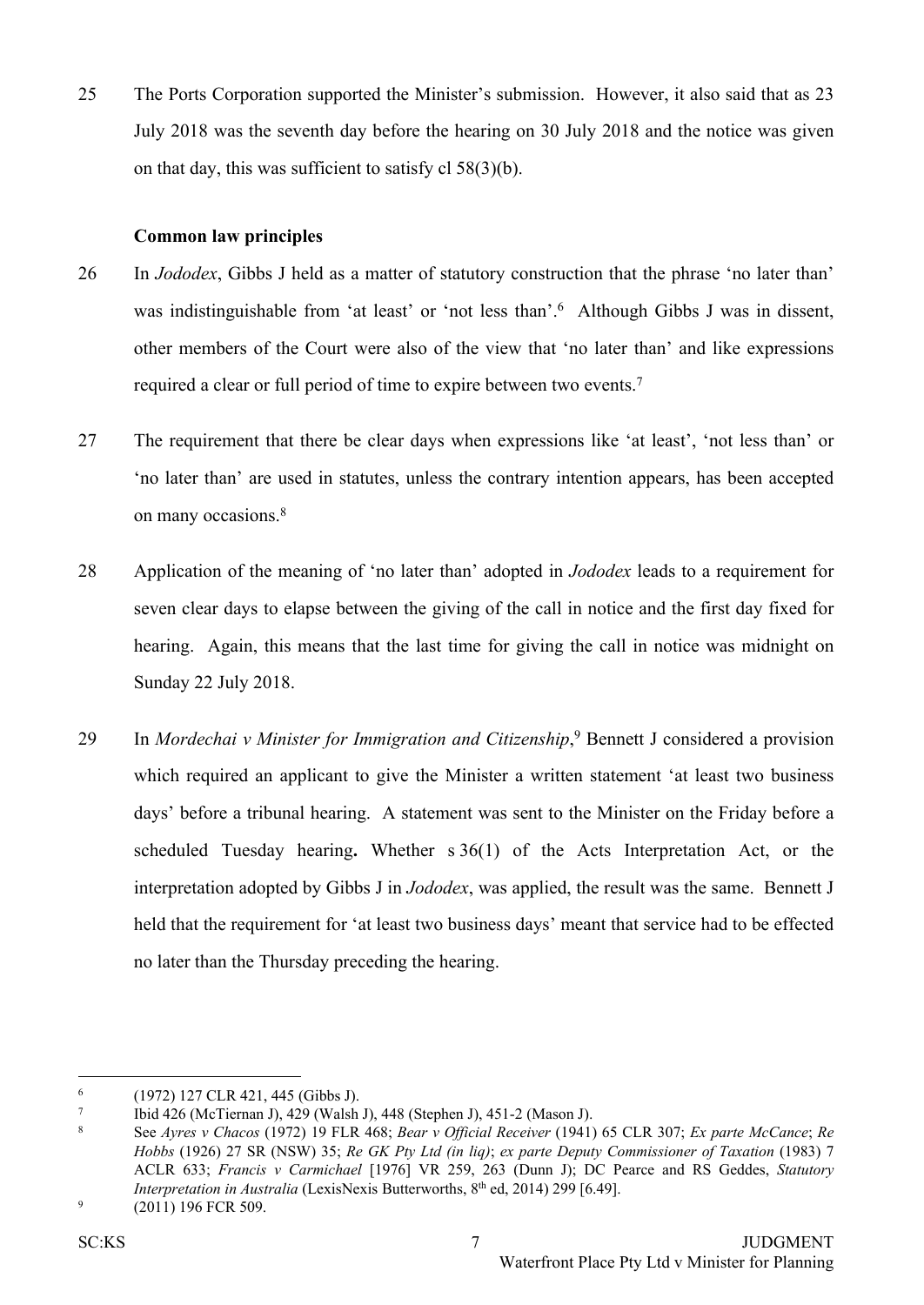#### **Decision**

- 30 Consistently with the principles set out by the High Court in *AIRC*, <sup>10</sup> cl 58(3)(b) should be read in the light of the Interpretation Act, and on the basis that both provisions work together.
- 31 I reject Waterfront's submission that cl 58(3)(b) does not fix any period as it concerns the effect of a notice. This is a pedantic and technical reading of s 44(1) and (2), and deprives these provisions of their efficacy. It is artificial to say that s 44(1) and (2) do not apply because the Minister could still give the call in notice, but a nugatory and ineffective one.
- 32 I reject the Ports Corporation's submission that the giving of the notice on Monday 23 July 2018 was sufficient to satisfy the requirements of cl 58(3)(b) without needing to rely on s 44(3) of the Interpretation Act. This is incorrect because the first hearing day, Monday 30 July 2018, is included while Monday 23 July 2018 is excluded from the period. Clause 58(3)(b) requires that the notice be given 'no later than 7 days' before the first hearing day.
- 33 I accept the Minister's submission as to the application of s 44(1) and (2). As for s 44(1), cl 58(3)(b) provides for a period of seven days 'to be reckoned from' the day when the notice is given. In my view, the words used in s 44(1) plainly apply to a provision which requires a minimum period of time to exist between two events if the first event is to be effective. As for s  $44(2)$ , the period of seven days in cl  $58(3)(b)$  is reckoned to the day fixed by the Tribunal for the hearing. As a result, s 44(2) applies.
- 34 The effect of s 44(1) is to exclude Monday 23 July 2018, when the call in notice was given, from the calculation of the seven-day period required by cl 58(3)(b). The effect of s 44(2) is to include Monday 30 July 2018, the day fixed for the Tribunal hearing, in the calculation of the same period. The result is that the last time by which the Minister could give notice under cl 58(2) was midnight on Sunday 22 July 2018.

#### **Conclusion**

35 In summary, application of s 44(1) and (2) of the Interpretation Act results in the same outcome as the application of common law principles. The last day for giving the call in

<sup>10</sup> (2002) 213 CLR 485, 492-494 (Gleeson CJ).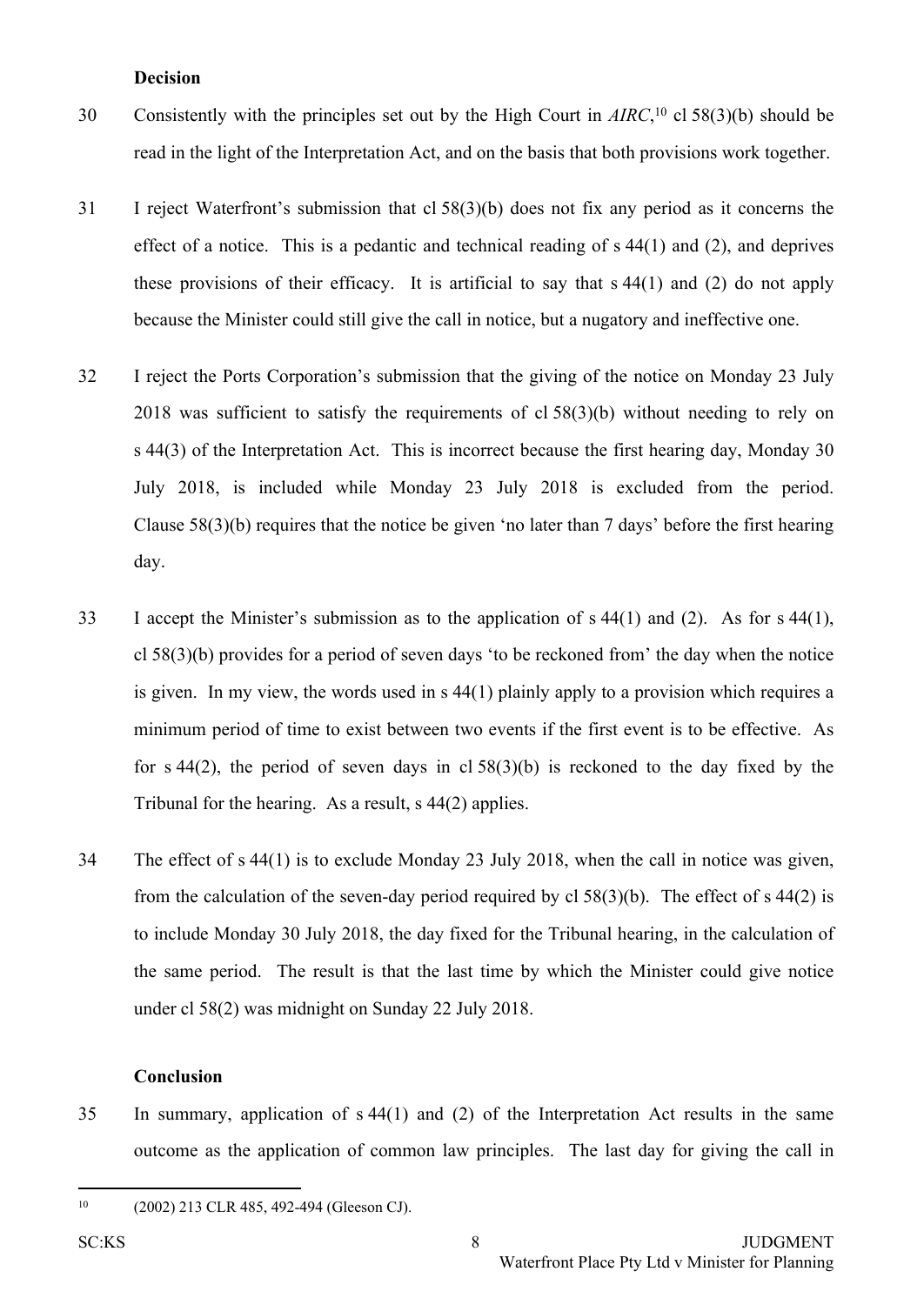notice without resort to s 44(3) of the Interpretation Act was Sunday 22 July 2018.

## **The second issue**

- 36 I now turn to the second and decisive issue, whether s 44(3) of the Interpretation Act applies to cl 58(3)(b) to permit the Minister to call in the Tribunal proceeding on Monday 23 July 2018, as he did.
- 37 Firstly, Waterfront submitted that s 44(3) could only apply if a provision in an Act limited the time for doing an act and that time expired on a holiday. Clause 58(3)(b) did not confine or limit the power of the Minister to do the act in question. The call in notice could still be sent by the Minister to the Tribunal, but it would not have had any legal effect. Section 44(3) did not deem a thing done on a later day to have been done on an earlier day, nor did it deem a state of affairs that came into existence on a later date to be in existence on an earlier date.
- 38 Secondly, Waterfront submitted that even if s 44(3) of the Interpretation Act would otherwise apply, it did not, as a contrary intention was to be found in cl 58.
- 39 The Minister submitted that cl 58(3)(b) limited the time by which the Minister could give a call in notice to no later than midnight on Sunday 22 July 2018. However, s 44(3) also applied, with the result that the call in notice was within time. There is no contrary intention to be found in cl 58.
- 40 The Ports Corporation supported the Minister's submissions as to the operation of s 44(3) of the Interpretation Act, and the absence of a contrary intention in cl 58. It also relied on r 4.32(4) of the *Victorian Civil and Administrative Tribunal Rules 2018* (Vic) ('the VCAT Rules'). This provides:

When the last day for doing any act at the Tribunal is a day on which the Tribunal registry is closed, the act may be done on the next day the Tribunal registry is open.

### **Relevant authority**

41 The High Court recently considered the effect of s 36(2) of the Acts Interpretation Act in *Minister for Immigration and Border Protection v Kumar*. 11 Section 36(2) is similar in

<sup>11</sup> (2017) 260 CLR 367 ('*Kumar*').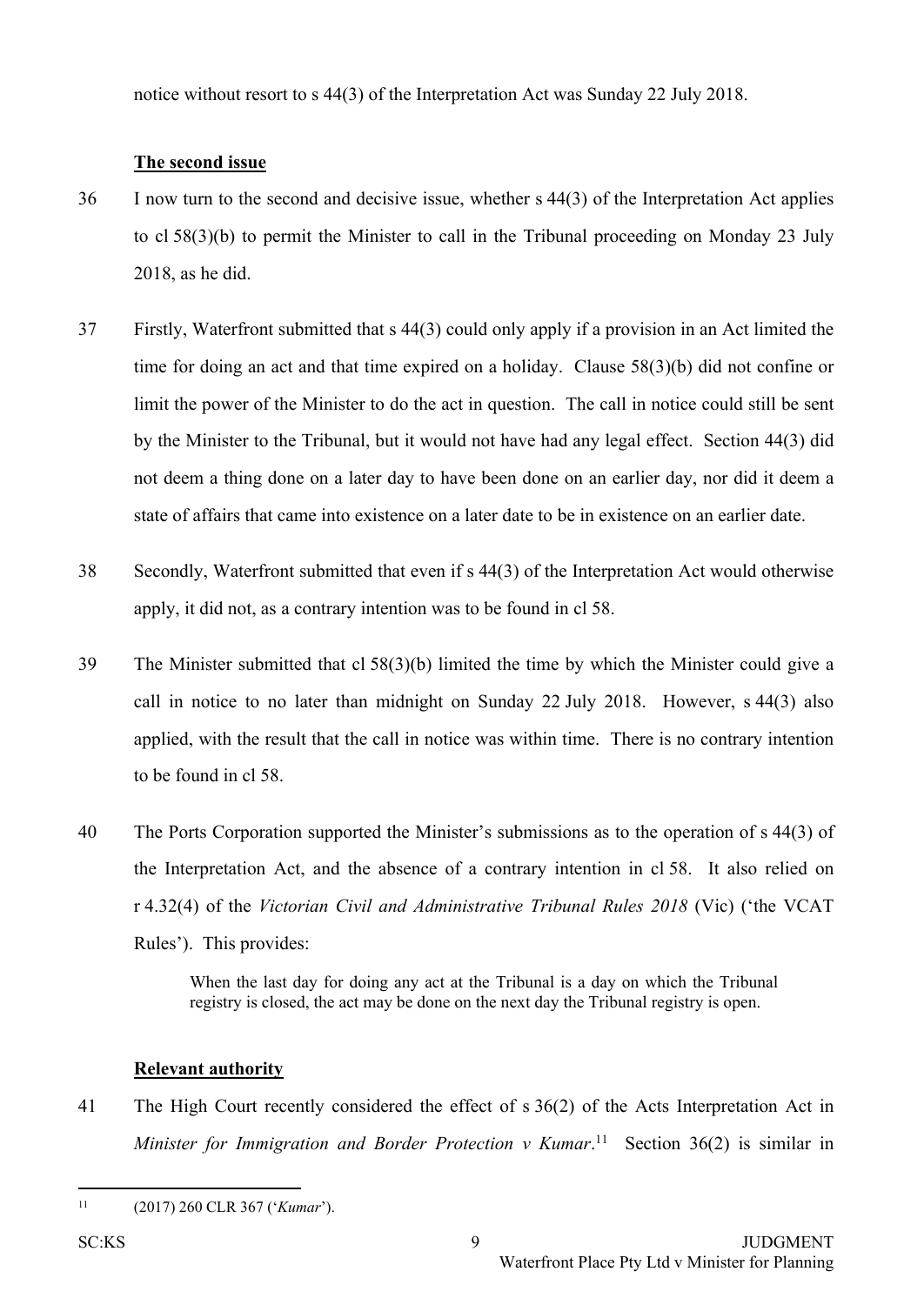content to s 44(3) of the Interpretation Act.

- 42 In this decision, the last day on which the visa applicant was qualified for the granting of a visa fell on a Sunday. The applicant contended that he could validly make the application on the following Monday. A plurality of the High Court held that s 36(2) did not apply. While the applicant could make a visa application on the following Monday, this did not alter the position that he no longer satisfied the requirement that had to be satisfied if his visa application were to be successful.
- 43 Gageler J took the opportunity to give examples of the operation of s 36(2). They included issuing a proceeding for damages in a court on a Monday where the limitation period expired on the previous Sunday. His Honour observed that s 36(2) operates when an Act expressly or by implication requires or allows something to be done within a period of time and that period expires on a Saturday, Sunday or holiday.<sup>12</sup> It gave an act, if done on that next day, the same legal effect as that act would have had if it had been done within the period required or allowed by the Act.<sup>13</sup>
- 44 Nettle J dissented. He held that s 36(2) was remedial in nature and was aptly described as a safeguard. It should be construed in a manner which gave effect to the remedy and served the purpose the legislature intended to achieve.<sup>14</sup>
- 45 In *Thomson v Les Harrison Contracting Co*, <sup>15</sup> Harris J had the task of construing s 31A of the *Acts Interpretation Act 1958* (Vic), the precursor to s 44(3) of the Interpretation Act. The three-year limitation period in which an action could be brought expired on a Sunday. The plaintiff sought to issue the proceeding on the following Monday.
- 46 The issue before Harris J was whether s 31A operated as an extension of time of the limitation period, or whether it operated in a more restricted fashion. This required an examination of the words in s 31A and to assess whether, upon a fair reading of those words, they applied to the limitation provision.

 $12$  Ibid 379 [27].<br>
13 Ibid 379 [20]

<sup>13</sup> Ibid 379 [29].

<sup>14</sup> Ibid 395 [72].

<sup>15</sup> [1976] VR 238 ('*Thomson*').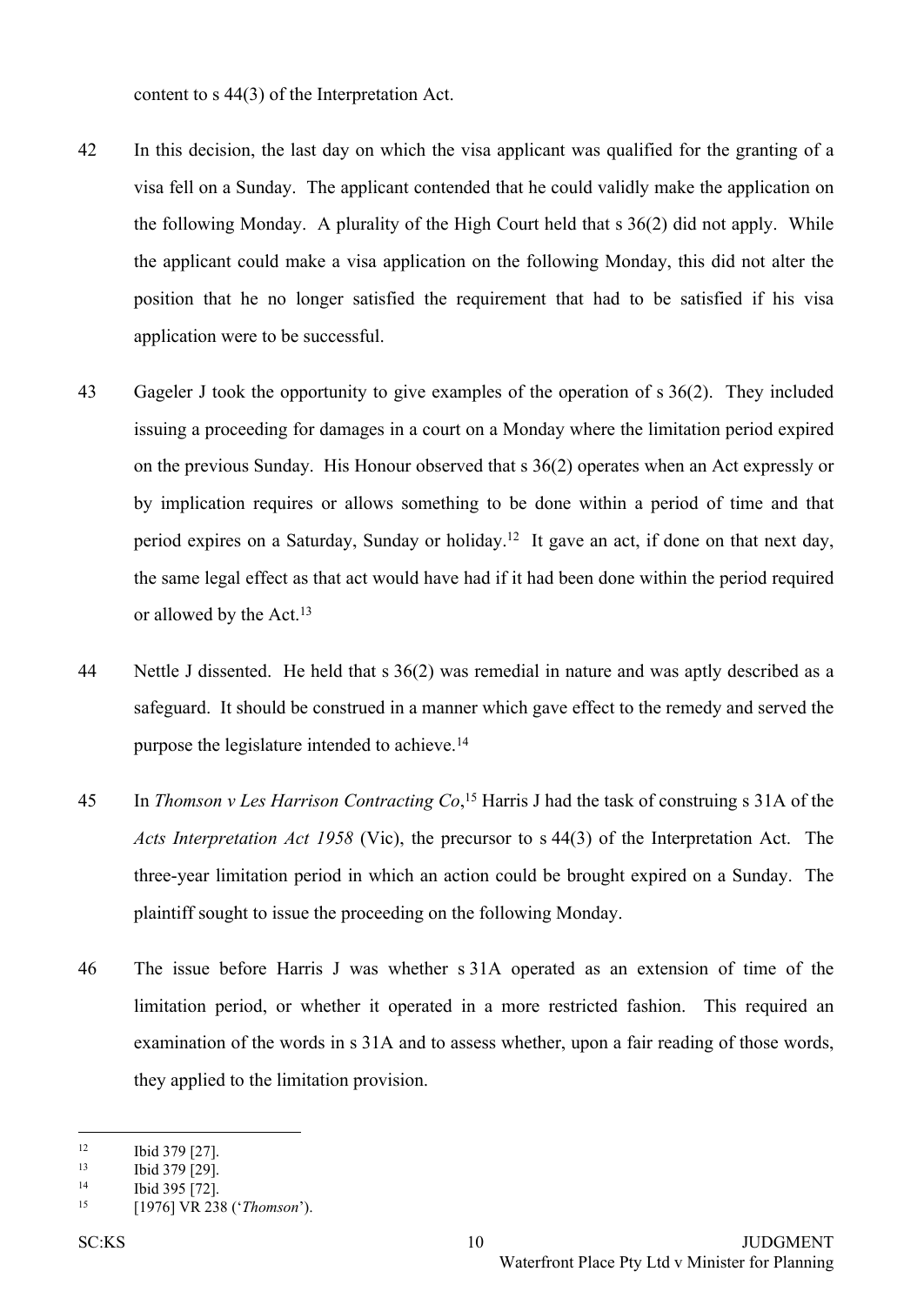### 47 Harris J held:

What s 31A speaks of is 'the time limited by any Act for the doing of any act or thing'. The expression 'for the doing of any act or thing' is a very wide one. In my opinion, the inclusion of the word 'for' in the phrase in s 31A(1) even having regard to the words 'is to be or may be done' in s 31A(2), is insufficient to lead to construing the section as only applying to cases where the provisions of an Act positively require a person to do an act or thing within a limited time. In my opinion, the language is just as apt to cover cases where the time which is limited for the doing of the act or thing is a time within which a person has to do the act or thing, if he is going to do it at all.

…

In my opinion, it would be altogether artificial to construe s 31A as only applying to an Act in which there was a provision which used the very expression 'the time limited'. In my opinion, it applies wherever the provision in the other Act can properly be regarded as limiting a time and this is, in substance, what s 5(6) does even though the language of that provision does not continue the style of language used in the title to the Act and in the heading to the Part in which it is to be found.

Therefore, I have come to the conclusion that s 5(6) of the Limitation of Actions Act 1958 does limit a time for the doing of an act or thing. It follows that, when that time expires on a holiday (which includes a Sunday) the act or thing may be done on the day next following that is not a holiday…<sup>16</sup>

- 48 The process of reasoning is significant. First, his Honour observed that the expression 'for the doing of any act or thing' is a very wide one. I note that the same expression is to be found in s 44(3). Second, the issue of a writ in the Supreme Court is considered to be 'the doing of an act or thing'. Third, while the limitation provision used negative language, specifying that no action for damages shall be brought after the expiration of three years, it was still a limitation period or the limitation of a time. Fourth, s 31A should not be construed in an artificial way. It applied whenever the provision of the other Act can properly be regarded as limiting a time. This was, in substance, what the limitation provision did.
- 49 Harris J's reasoning in *Thomson* was cited with approval by the High Court in *Kumar*. 17
- 50 In *De Angelis v De Angelis*, <sup>18</sup> Mandie J considered whether a testator's family maintenance application could be issued on the Monday following the expiration of a six-month period on a Sunday after the grant of probate.
- 51 Mandie J applied s 44(3) of the Interpretation Act. The period of six months was a 'time

<sup>16</sup> Ibid 242.

<sup>17</sup> (2017) 260 CLR 367, 379 [29] (Gageler J); 390-391 [61] (Nettle J in dissent).

<sup>18</sup> [2003] VSC 83 ('*De Angelis*').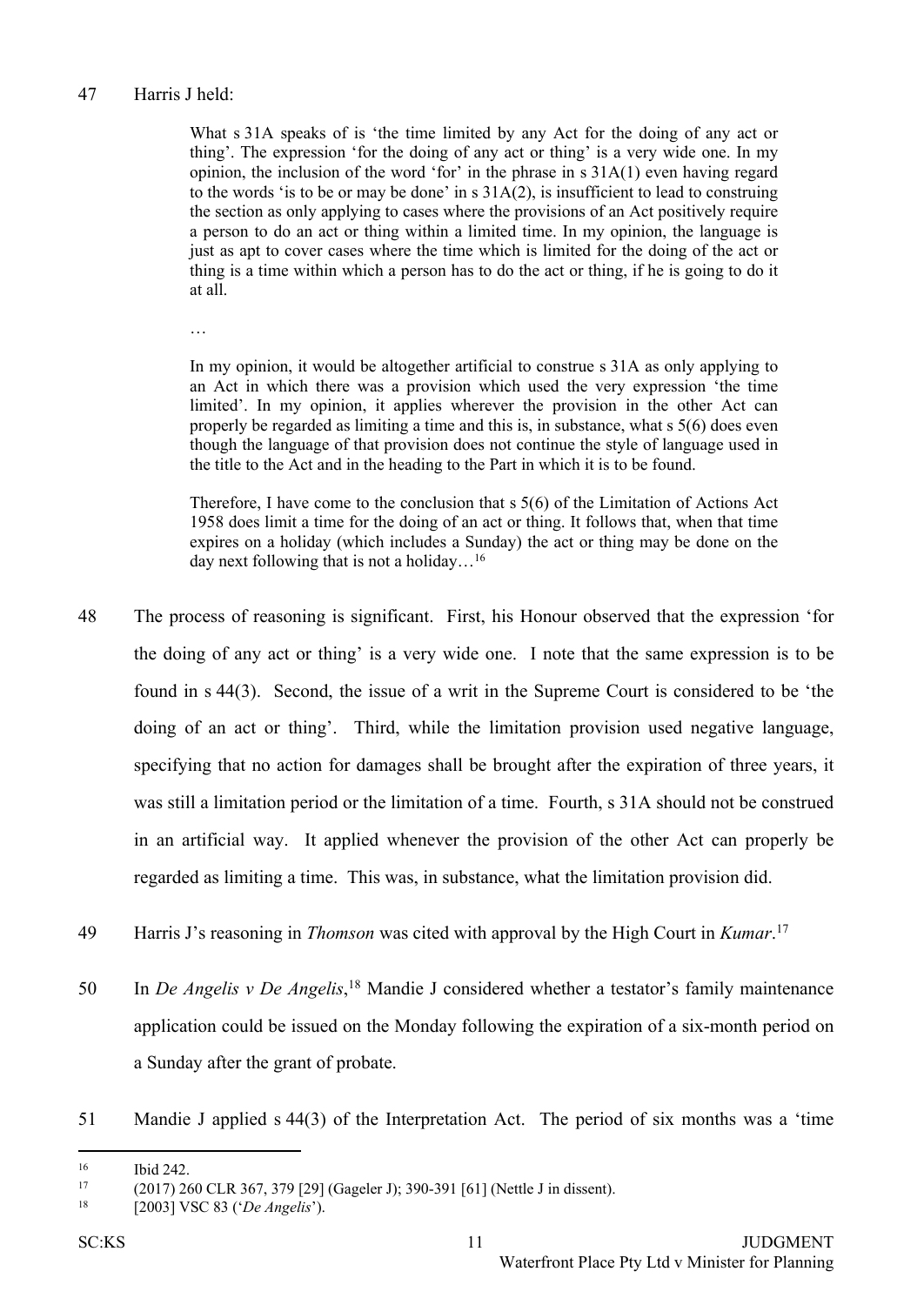limited by an Act for the doing of any act or thing' despite the fact that the operative provision restricting the issue of proceedings was negatively expressed, providing that 'no application shall be heard by the court … unless the application is made within six months after the grant of probate'.<sup>19</sup>

52 Mandie J saw no reason, as a matter of plain and reasonable construction of the words, or in policy, to exclude the application of s 44(3) as one of the general provisions of the Interpretation Act. Section 44(3) is a remedial provision to protect people who are affected by statutory time limits which expire on holidays or weekends, and is for the benefit of those people. Even though the principal provision was framed in terms which prevented the court from hearing an application not made within a specified period, there were no deleterious consequences if s 44(3) were applied.<sup>20</sup>

### **Does s 44(3) of the Interpretation Act apply to cl 58(3)(b)?**

- 53 Waterfront submitted that cl 58(3)(b) rendered the giving of a call in notice ineffective, but not unlawful.
- 54 Clause 58(3)(b) provides that a notice under cl 58(2) is of no effect unless it is given 'no later than 7 days before the day fixed for the hearing of the proceeding'. Two dates have fundamental significance. They are the date when the notice is given, and the date when the proceeding is fixed for hearing.
- 55 The clause takes effect by requiring that the first date be 'no later than 7 days' before the second date. In the words of s 44(3), there is 'a time limited by an Act', 'for the doing of any act or thing'. The act is the calling in of the Tribunal proceeding by notice in writing. Plainly, the giving of a notice is 'the doing of an act'.
- 56 Clause 58(3)(b) uses negative language and provides that a call in notice is 'of no effect' unless it complies with that provision. However, the use of negative language does not provide any barrier to the operation of s 44(3). Both of the provisions under consideration in *Thomson* and *De Angelis* used negative language. In each case, the court held that s 44(3) or

<sup>19</sup> Ibid [5].

<sup>20</sup> Ibid.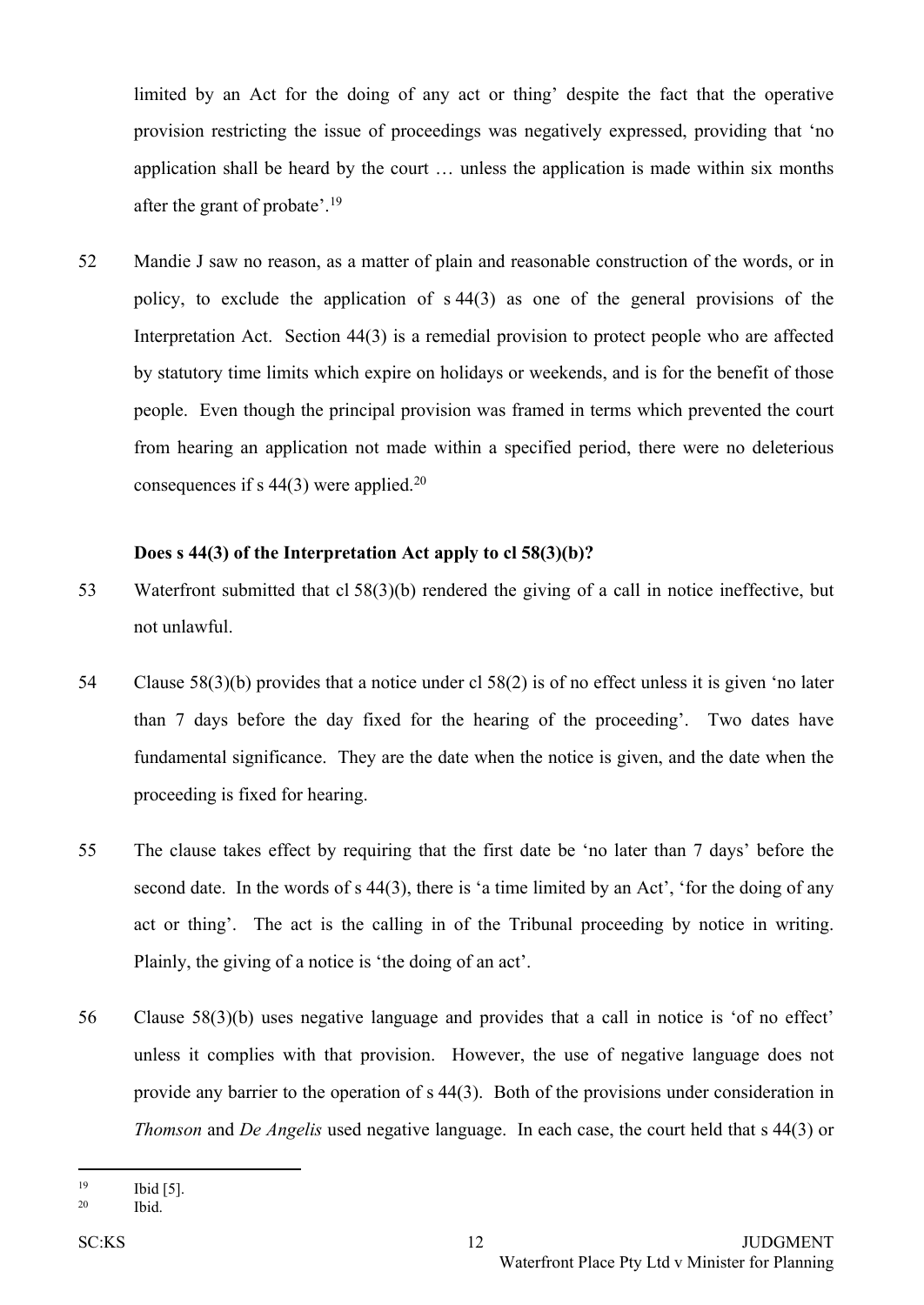its predecessor applied.

- 57 As Harris J said in *Thomson*, the words 'the doing of an act or thing' are wide, simple words, and the draftsman has not sought to specify with particularity what they cover.<sup>21</sup> In *Thomson*, a writ could have been issued, or in *De Angelis*, an application could have been issued by the court registry.
- 58 So, in my view, does the giving of a call in notice by the Minister to the Tribunal. If out of time, they would have been legally nugatory, unless saved by an interpretation provision. While the act physically could have been done later than the permitted date, it would have been lacking in any legal efficacy or utility. Such a narrow construction of s 44(3) is artificial, pedantic and unreasonable.
- 59 As Mandie J held in *De Angelis*, s 44(3) is a remedial provision to protect people who are affected by statutory time limits which expire on public holidays or weekends.
- 60 Section 44(3) operates to extend the time limited by cl 58(3)(b) to the day following a weekend or public holiday. Waterfront undertook an analysis of long weekends and public holidays over the current calendar in Victoria. Waterfront contended that the application of s 44(3) to the time limit in cl 58(3)(b) would reduce the call in notice period to VCAT proceedings in some cases to less than seven days, which it submitted was the minimum when the predecessors of cl  $58(3)(b)$  were introduced into Parliament.<sup>22</sup>
- 61 It is true that a consequence of the application of s  $44(3)$  to cl  $58(3)(b)$  will be the effective reduction of the minimum period below seven days, over long weekends and public holidays, so reducing the minimum notice period to applicants and other parties to VCAT proceedings.
- 62 The VCAT Act and the Interpretation Act bind the Crown in right of the State of Victoria.<sup>23</sup> There is no reason why the Minister cannot rely on the provision.
- 63 There is, in my view, good reason why s 44(3) of the Interpretation Act should apply to cl  $58(3)(b)$ . Section 44 (1), (2) and (3) should be construed to work with cl  $58(3)(b)$ . They

 $^{21}$  [1976] VR 238, 242.

<sup>22</sup> Above n 7.

<sup>23</sup> VCAT Act s 7; Interpretation Act s 5.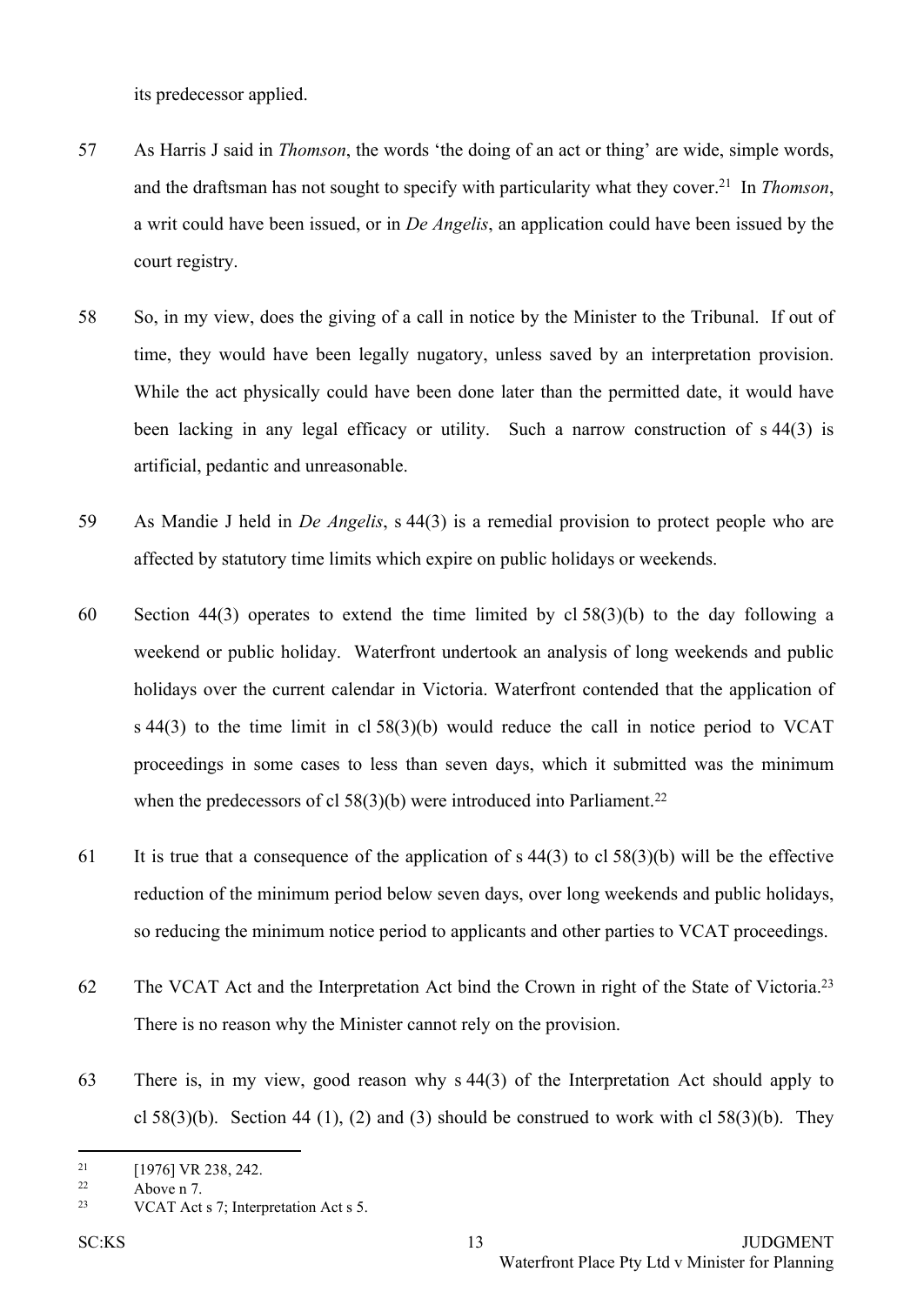operate in aid of cl 58(3)(b) to clarify its operation and effect just as they do in the case of other statutory provisions.

### **Is there a contrary intention in cl 58 to the operation of s 44(3)?**

- 64 Waterfront submitted that a contrary intention to the application of s 44(3) was to be found in cl 58. It relied on the phrase 'no later than 7 days', the legislative history of cl 58(3)(b) and the observations of the Hon A.J. Hunt in Parliament that people who have gone to the time and effort of preparing for a hearing should be protected, and not deprived of a hearing at the last minute.<sup>24</sup>
- 65 It also submitted that the call in power is not the only pathway to the Governor-in-Council in the case of a proceeding involving a major question of policy.
- 66 These submissions must be rejected.
- 67 First, the observations made in Parliament were not directed to the application of s 44(3) to cl 58(3)(b). There is no consideration in Parliament of the issue that arises in this proceeding as to how the seven-day period is to be calculated if it concludes on a weekend or public holiday. There is no reason to suppose that Parliament intended anything other than that the Interpretation Act would apply to cl 58(3)(b).
- 68 Second, while it is true that there are other pathways to the Governor in Council found in cl 58 and elsewhere, this is not a reason why s 44(3) should not apply.
- 69 Apart from call in, the Minister can invite the Tribunal to decline to hear, or to continue to hear a proceeding and refer it to the Governor in Council.<sup>25</sup> The Minister can invite the Tribunal to continue to hear a proceeding, and refer the proceeding with recommendations to the Governor in Council for determination.<sup>26</sup> However, each of these provisions is subject to cl 58(3), and to the same restrictions as to time. There is good reason why the provisions of the Interpretation Act should also apply to cl 58(3)(b).

 $24$  Above n 7.

<sup>&</sup>lt;sup>25</sup> VCAT Act sch 1, cl  $58(2)(b)(i)$ .

<sup>&</sup>lt;sup>26</sup> Ibid cl  $58(2)(b)(ii)$ .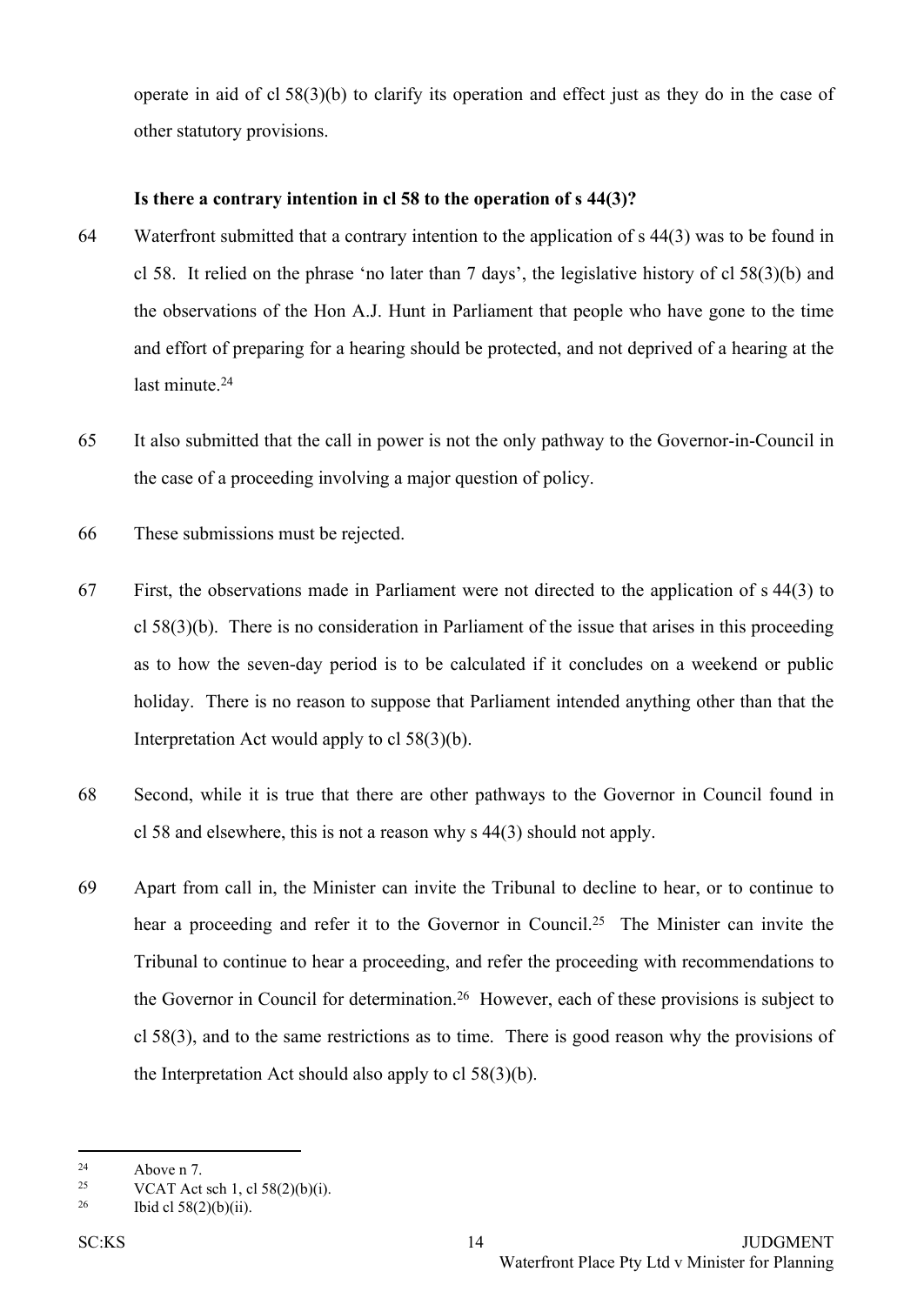- 70 In *Buttigieg v Melton Shire Council No 3*, <sup>27</sup> a number of purposes underlying cl 58(3)(b) were identified. They included the protection for parties who have gone to the time and effort of preparing for a hearing by retaining counsel and expert witnesses, and the need to maintain the independence and authority of VCAT.<sup>28</sup> As Morris P noted, counsel are usually engaged several weeks ahead, and expert witness statements must be filed at least 10 business days before the hearing in accordance with standard Tribunal directions.<sup>29</sup>
- 71 The reduction of the seven-day period for weekends or public holidays would not significantly affect or undermine the purposes in question. In any event, the VCAT Registry is closed on weekends and public holidays. A call in notice could be sent to the Registry electronically, but no action could follow until the next available business day.
- 72 In my view, the application of s 44(3) of the Interpretation Act to the time period in cl 58(3)(b) is of little consequence to these purposes.
- 73 Ports Corporation additionally relied on r 4.32 of the VCAT Rules, which is of similar effect to s 44(3). Neither Waterfront nor the Minister did so. In my view, a provision of the VCAT Rules, as subordinate legislation made by the VCAT Rules Committee, cannot affect the construction of a provision dealing with the call in power of the Minister in the VCAT Act.

### **Conclusion**

- 74 For the reasons given, the call in notice was in time and effective. The submissions made by Waterfront fail.
- 75 The result achieves an interpretation of cl 58(3)(b) and the temporal boundaries of the call in power that are simple and clear. The provisions of s 44 of the Interpretation Act operate in aid of cl 58(3)(b). They are applicable where there is doubt whether a call in notice has been given in time.
- 76 The proceeding will be dismissed.

<sup>27</sup> (2005) 23 VAR 326; [2005] VCAT 1867 (Morris P).

<sup>28</sup> Ibid [28].

<sup>29</sup> Ibid.